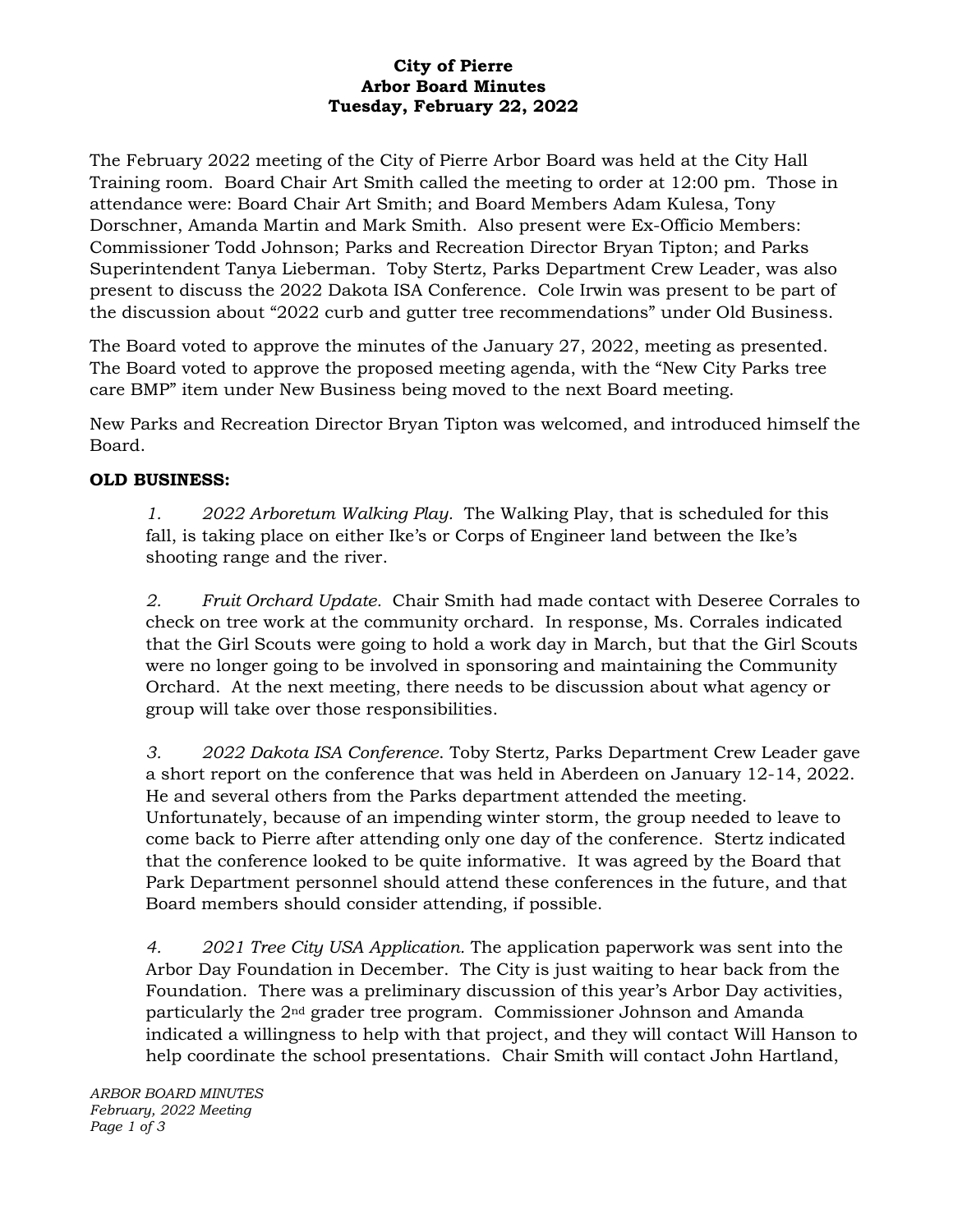the Department of Agriculture & Natural Resources Staff Forester, to see whether he is available to be part of the education program at the schools.

*5. 2022 Curb & Gutter Tree Recommendations.* Cole Irwin was present to ask questions about this process, especially as it applied to trees on his father-in-law's property at 722 West Pleasant. Mr. Irwin made a good presentation about the trees, and a good discussion followed. Mr. Irwin was informed that there is a process to "appeal" the decisions about cutting down trees in the boulevard, so he is going to start that process with the Parks and Recreation Director.

*6. McDonald's Renovation & Trees.* A possible violation of the city's landscape ordinance, as it applies to the newly renovated McDonald's Restaurant, was brought to the attention of the City Planner in October 2021. The violation relates to the lack of planting the trees required by the landscape ordinance. The City Planner notified McDonald's that they needed to comply with the landscape ordinance requirements. It does not appear that there has been any action (or promise to act) by McDonald's to come into compliance. Chair Smith will forward the emails between the city planner and McDonald's to Commissioner Johnson and Parks & Recreation Director Tipton, with the hope that some action will be taken to ensure compliance with the city's landscape ordinance.

## **NEW BUSINESS:**

*7. New City Parks tree care BMP.* Parks Superintendent Lieberman indicated that she will be preparing a new tree planting and care BMP (best maintenance practices) for use by City employees. That document will be presented to the Board for review at the March meeting.

*8. 2022 Draft Plan of Work Discussion, Including EAB Response Plan Review.* A draft Plan of Work for the Board for 2022 has been presented to the Board for review. Because of a lack of time at the meeting this month, it will be reviewed at the March meeting. Also at the March meeting, the City's EAB Response Plan will be reviewed to see whether there are any necessary updates. Staff Forester John Hartland provided a written document, which was part of the meeting packet, with some of his thoughts on the document.

*9. 2022 Arbor Day trees.* Arbor Day is on April 29th, which is a Friday. Usually, the school programs for the  $2<sup>nd</sup>$  graders are on Thursday, which will be April  $28<sup>th</sup>$ . Because of the need to get in an order for the tress presented to the  $2<sup>nd</sup>$  graders during these programs, Chair Smith presented the Board with some options regarding possible trees. After reviewing that information, the Board decided to have Chair Smith order catalpa trees for the program. The second choice is crab apple.

*ARBOR BOARD MINUTES February, 2022 Meeting Page 2 of 3*